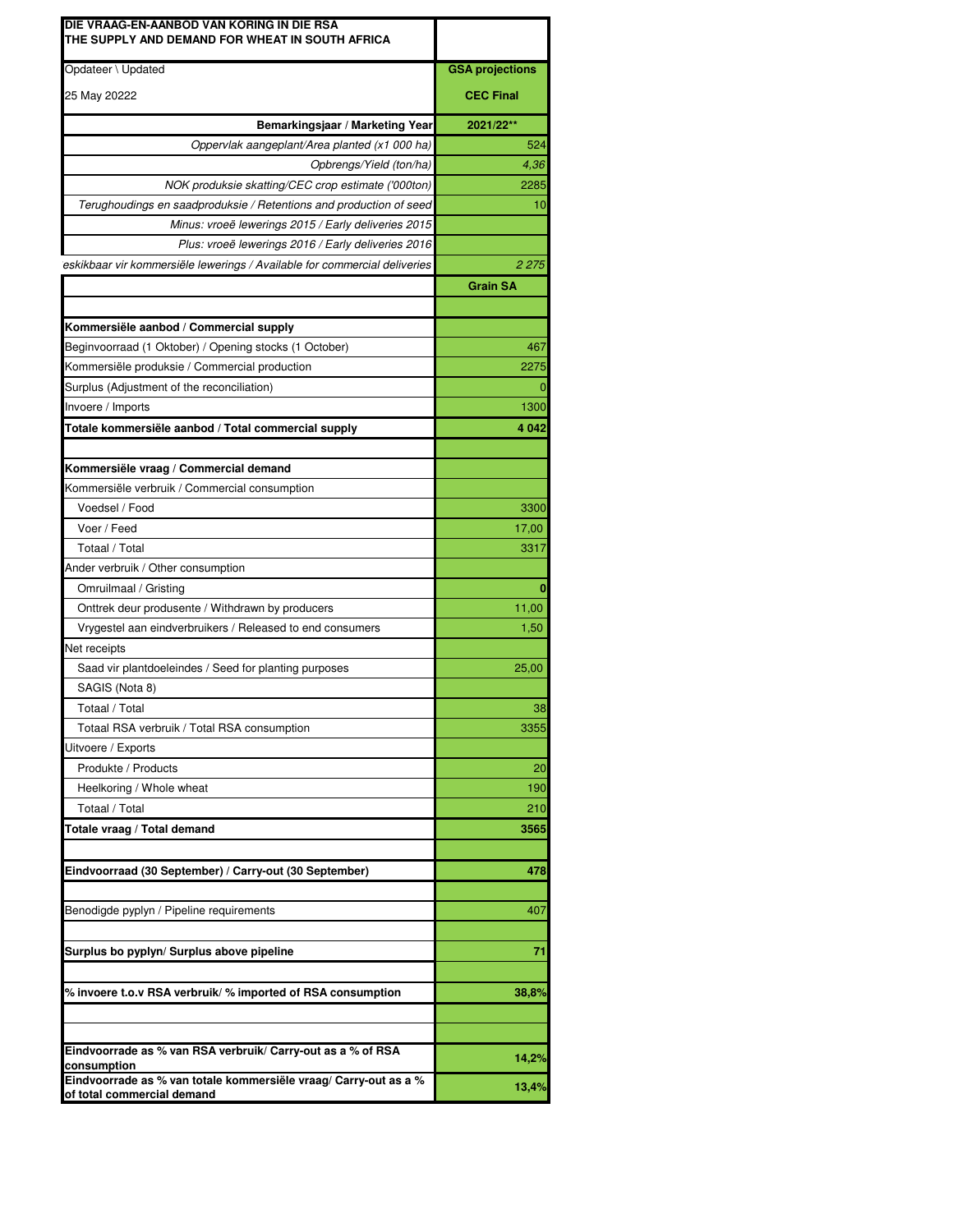| DIE VRAAG-EN-AANBOD VAN GARS IN DIE RSA<br>THE SUPPLY AND DEMAND FOR BARLEY IN SOUTH AFRICA |                        |  |
|---------------------------------------------------------------------------------------------|------------------------|--|
| Opdateer \ Updated                                                                          | <b>GSA Projections</b> |  |
| 25 May 20222                                                                                | <b>CEC Final est.</b>  |  |
|                                                                                             |                        |  |
| Bemarkingsjaar / Marketing Year                                                             | 2021/22**              |  |
| Oppervlak aangeplant/Area planted (ha)                                                      | 94 730                 |  |
| Opbrengs/Yield (ton/ha)                                                                     | 3,53                   |  |
| NOK produksie skatting/CEC crop estimate (ton)                                              | 334 000                |  |
| Terughoudings en saadproduksie / Retentions and production of seed                          |                        |  |
| Minus: vroeë lewerings 2012 / Early delivieries 2012                                        |                        |  |
| Plus: vroeë lewerings 2013 / Early deliveries 2013                                          |                        |  |
| Beskikbaar vir kommersiële lewerings / Available for commercial deliveries                  | 334 000                |  |
|                                                                                             | <b>Grain SA</b>        |  |
|                                                                                             |                        |  |
| Kommersiële aanbod / Commercial supply                                                      |                        |  |
| Beginvoorraad (1 Oktober) / Opening stocks (1 October)                                      | 335 634                |  |
| Kommersiële produksie / Commercial production                                               | 334 000                |  |
| Surplus (Adjustment of the reconciliation)                                                  | 5 0 0 0                |  |
| Invoere / Imports                                                                           |                        |  |
| Totale kommersiële aanbod / Total commercial supply                                         | 674 634                |  |
| Kommersiële vraag / Commercial demand                                                       |                        |  |
| Kommersiële verbruik / Commercial consumption                                               |                        |  |
| Menslik / Human                                                                             | 308 498                |  |
|                                                                                             |                        |  |
| Voer / Feed                                                                                 | 118 138                |  |
| Totaal kommersieel / Total commercial consumption                                           | 426 636                |  |
| Ander verbruik / Other consumption                                                          | 2 2 6 1                |  |
| Onttrek deur produsente / Withdrawn by producers                                            |                        |  |
| Vrygestel aan eindverbruikers/Released to end consumers                                     | 4973<br>7 3 8 7        |  |
| Saad vir plantdoeleindes / Seed for planting purposes                                       |                        |  |
| SAGIS (Nota 8)<br>Totaal / Total                                                            | 14 621                 |  |
|                                                                                             |                        |  |
| Totaal RSA verbruik / Total RSA consumption                                                 | 441 257                |  |
| Uitvoere / Exports                                                                          |                        |  |
| Heelgars / Whole barley                                                                     |                        |  |
| Produkte/Products                                                                           | 32 148                 |  |
| Totaal / Total                                                                              | 40                     |  |
| Totale vraag / Total demand                                                                 | 441 297                |  |
| Eindvoorraad (30 September) / Carry-out (30 September)                                      | 233 337                |  |
|                                                                                             |                        |  |
| Benodigde pyplyn / Pipeline requirements                                                    | 52 599                 |  |
| Surplus bo pyplyn/ Surplus above pipeline                                                   | 180738                 |  |
|                                                                                             |                        |  |
| $\%$ invoere t.o.v RSA verbruik/ $\%$ imported of RSA consumption                           | $0,00\%$               |  |
| Eindvoorrade as % van RSA verbruik/ Carry-out as a % of RSA                                 | 52,88%                 |  |
| consumption<br>Eindvoorrade as % van totale kommersiële vraag/ Carry-out as a % of total    |                        |  |
| commercial demand                                                                           | 52,88%                 |  |